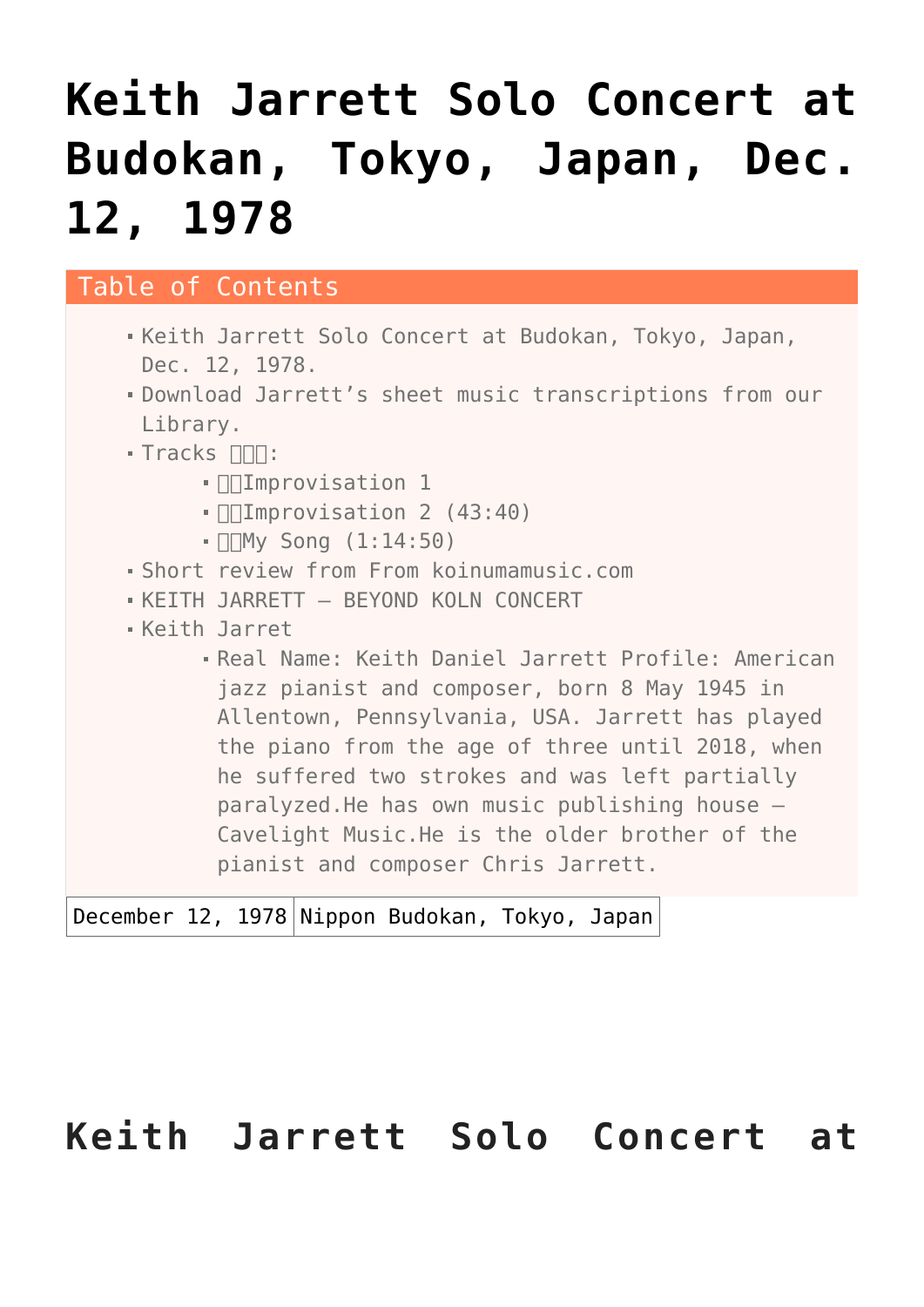**Budokan, Tokyo, Japan, Dec. 12, 1978.**

**[Download Jarrett's sheet music](https://sheetmusiclibrary.website/jazz-soul-boogie-gospel-blues-piano-sheet-music-pdf/) [transcriptions from our Library.](https://sheetmusiclibrary.website/jazz-soul-boogie-gospel-blues-piano-sheet-music-pdf/)**

## Tracks  $\Box\Box$ :

**1.Improvisation 1**

**2.Improvisation 2 ([43:40](https://www.youtube.com/watch?v=rAMRHJ5otx8&t=2620s))**

**3.My Song [\(1:14:50](https://www.youtube.com/watch?v=rAMRHJ5otx8&t=4490s))**



**Short review from From koinumamusic.com**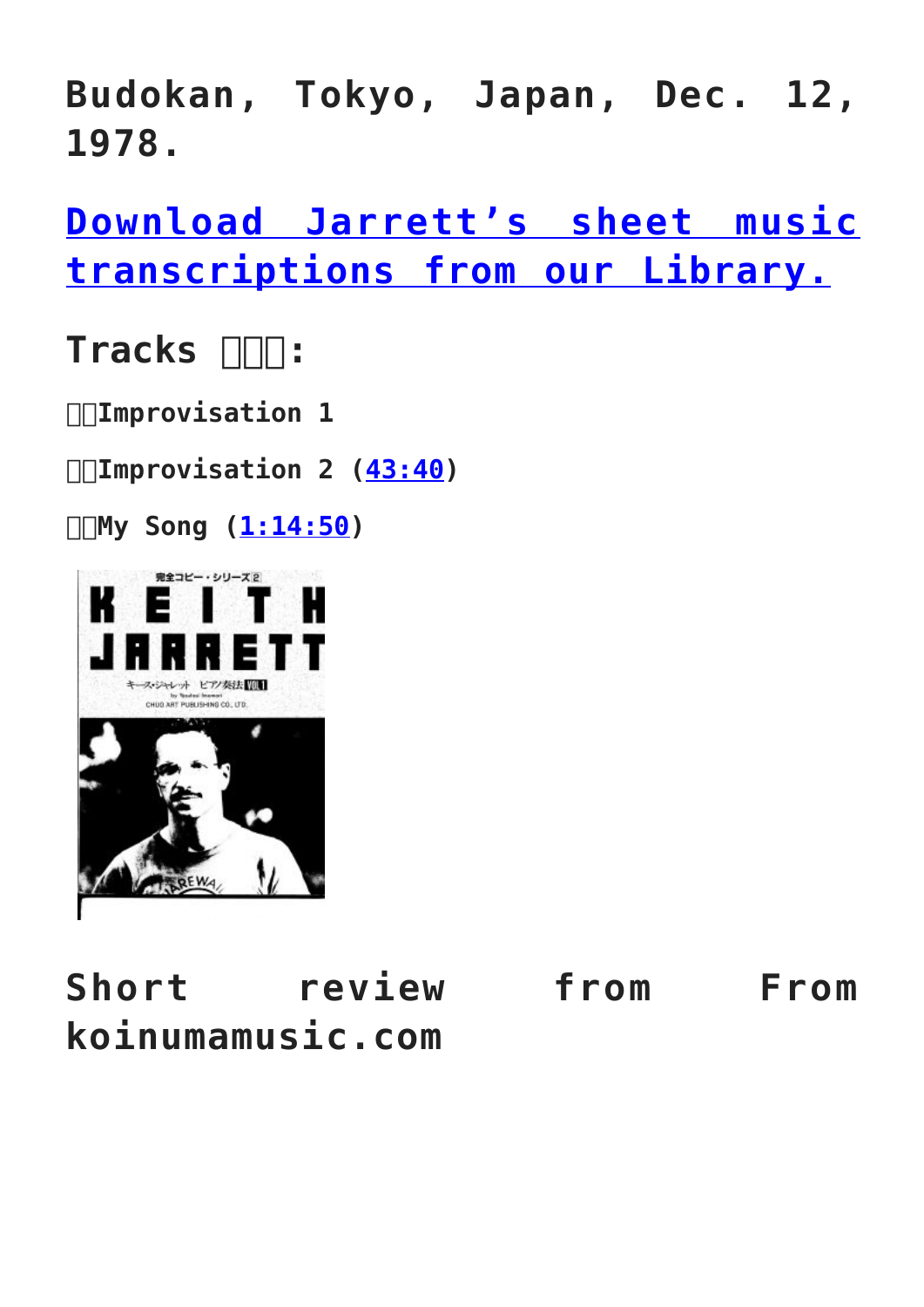"Solo concert at Budokan in 1978 was the one of the good examples of those challenges. At that time, it was reckless of Koinuma to have promoted a concert of a jazz player, in itself at the biggest venue known by the appearances of pop and rock music superstar in the world, however, considering that there had been no problems about acoustics before at the recital of a noted pianist of classic music, Koinuma had sounded Mr. Jarrett on this project, and he had taken a decisive step to play at Budokan.

Usually, a stage will be set at the one of the four corners of the colosseum style hall (10,000 people admitted), but Koinuma set up a stage at the center of the hall and there had never been such a concert that 12,000 audience had been listening to his acoustic sound, surrounding Keith Jarrett. At the moment a dead silence fell over the audience, just before the opening of the concert, the air-conditioner of the venue discovered to be felt as a noise, had been immediately stopped. The audience had been satisfied with his performance in the genuine silence in the middle of cold winter."



Keith Jarrett is an astonishing improvisor who has dedicated his life to the art form. Here is a collection of some of his most memorable solo piano improvisations spanning over 50 years of creation. Many of these are not available on CD and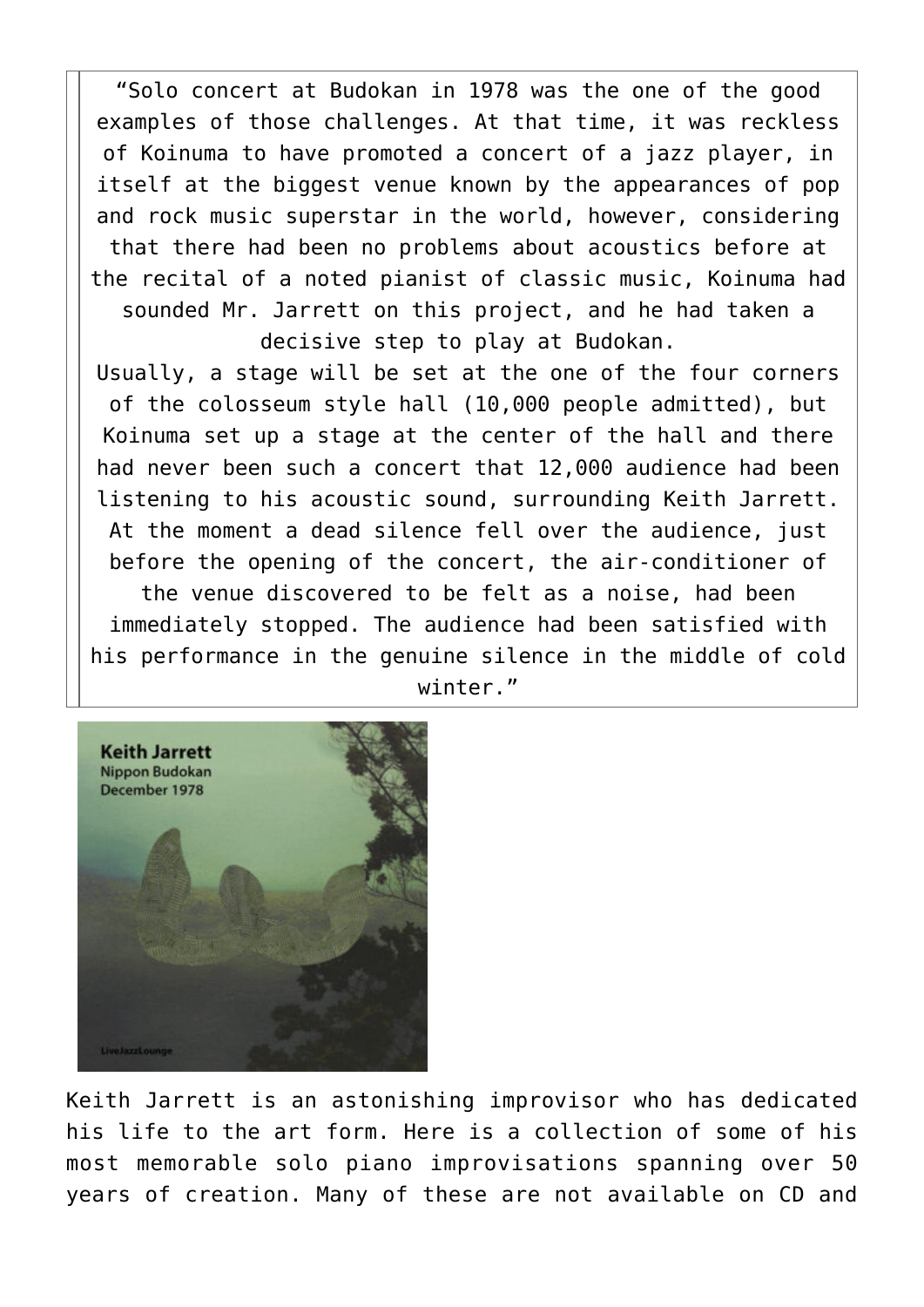there is some rare footage of Keith Jarrett from his earliest solo concerts.

This playlist is specially curated to bring you a great many hours of non-stop beautiful piano solo enjoyment. Listen to jazz while you study, listen while you work, or preferably, listen with your whole being. Wonder at the art of spontaneous creation, live composition and exceptional pianism. Prepare to be moved, dazzled and amazed.

#### **KEITH JARRETT – BEYOND KOLN CONCERT**

Keith Jarrett – Paris Concert Keith Jarrett – Solo Concerts – Bremen Keith Jarrett – Vienna Concert Keith Jarrett – Concerts – Bregenz Keith Jarrett – Sun Bear Concerts – Sapporo Keith Jarrett – Sun Bear Concerts – Kyoto Keith Jarrett – Sun Bear Concerts – Osaka Keith Jarrett – Sun Bear Concerts – Nagoya Keith Jarrett – Sun Bear Concerts – Tokyo Keith Jarrett – Dark Intervals Keith Jarrett – Staircase Keith Jarrett – Concerts – Munich Keith Jarrett – Concerts – Mon Coeur Est Rouge (Paint My Heart Red) Keith Jarrett – Koln Concert 1975 Keith Jarrett – Freiburg, Germany 1975 Keith Jarrett – Norway 1972 Keith Jarrett – Stockholm, Sweden 1972 Keith Jarrett – Testament – Royal Festival Hall, London Keith Jarrett – Testament – Salle Pleyel, Paris Keith Jarrett – Creation (2014) Keith Jarrett – Carnegie Hall Keith Jarrett – La Fenice (Live At Teatro La Fenice, Venice / 2006) Keith Jarrett – A Multitude of Angels – Modena 1996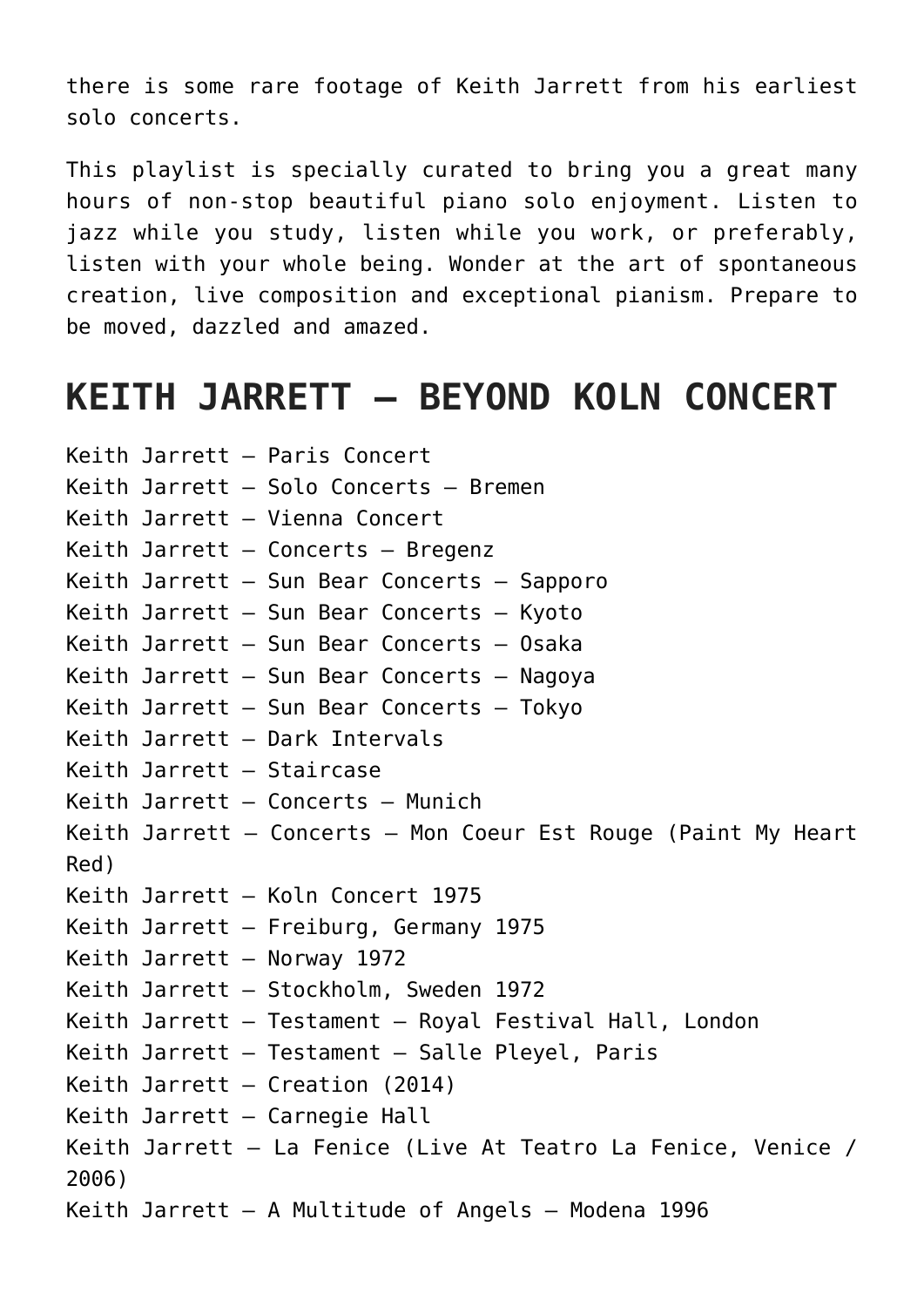```
Keith Jarrett – A Multitude of Angels – Ferrara 1996
Keith Jarrett – A Multitude of Angels – Torino 1996
Keith Jarrett – A Multitude of Angels – Genova 1996
Keith Jarrett – Facing You
Keith Jarrett – Solo tribute – The 100th performance in Japan
Keith Jarrett – The Melody At Night With You
Keith Jarrett – Madrid 1988
Keith Jarrett – Live at the Budokan 1978
1976年11月の日本ツアーで行った8公演すべてを録音し、後に10枚組レコード『サンベア・コンサート』としてリリースしたキー
```
 $\Box$ 以後ソロを封印していた彼が、1978年12月12日、日本のファンのために一夜限りのコンサートをジャズ演奏家としては当時会場と

 $\begin{bmatrix} \begin{bmatrix} \begin{bmatrix} \begin{bmatrix} \begin{bmatrix} \begin{bmatrix} \begin{bmatrix} \begin{bmatrix} \begin{bmatrix} \begin{bmatrix} \begin{bmatrix} \begin{bmatrix} \begin{bmatrix} \begin{bmatrix} \begin{bmatrix} \begin{bmatrix} \begin{bmatrix} \begin{bmatrix} \begin{bmatrix} \begin{bmatrix} \begin{bmatrix} \begin{bmatrix} \begin{bmatrix} \begin{bmatrix} \begin{bmatrix} \begin{bmatrix} \begin{bmatrix} \begin{bmatrix} \begin{bmatrix} \begin{bmatrix} \begin{bmatrix} \begin{bmatrix} \begin{bmatrix} \begin{bmatrix} \begin{bmatrix} \begin{bmatrix} \begin{b$ 

conditional 1979 The TOKYON TORYON TO THE TORY OF THE TANGED TO THE TANGED TO THE TANGER TO THE TABLE TO THE T

既にほかの人が公開していますが、途中音が小さくなりノイズが混じる症状が出ていたので、私が録音した当時のカセットを使い作りまし  $\Box$ 

<u>nonononononono</u>

## **Keith Jarret**

# **Keith Jarrett**

**Real Name: Keith Daniel Jarrett Profile: American jazz pianist and composer, born 8 May 1945 in Allentown, Pennsylvania, USA. Jarrett has played the piano from the age of three until 2018, when he suffered two strokes and was left partially paralyzed. He has own music publishing house – Cavelight Music.**

**He is the older brother of the pianist and composer Chris Jarrett.**

Jarrett started his career with [Art Blakey,](https://en.wikipedia.org/wiki/Art_Blakey) moving on to play with [Charles Lloyd](https://en.wikipedia.org/wiki/Charles_Lloyd_(jazz_musician)) and [Miles Davis](https://en.wikipedia.org/wiki/Miles_Davis). Since the early 1970s he has enjoyed a great deal of success as a group leader and a solo performer in jazz, jazz fusion, and classical music. His improvisations draw from the traditions of jazz and other